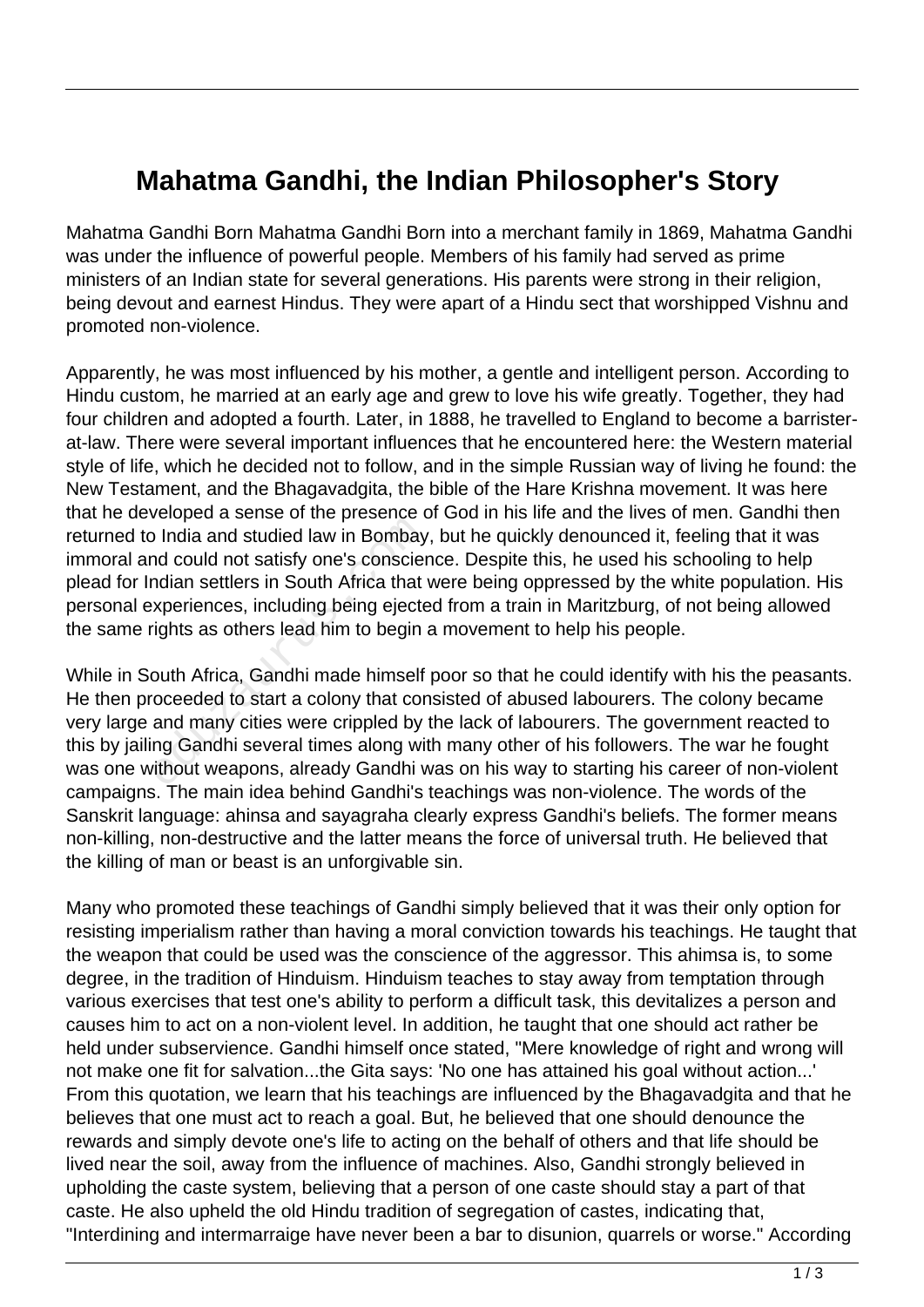to Hinduism, the caste system lies in respect for one another's individuality. Gandhi is well known for his efforts in fighting imperliasm in India and South Africa. His methods were, unique in that they did not involve the use of weapons.

During the South African War of 1899-1902 and during the Zulu rebellion in 1906, Gandhi organised an ambulance corps consisting of Indians to help the British fight. He believed that duty dictated that the Indian population had a responsibity to help the British when they were in a time of need. Perhaps he was trying to show them that the Indians put an effort into helping the British forces just like everyone else and deserved the same rights as everyone else. It is interesting to note that Gandhi did not promote fighting, but he helped those who were in need of assistance.

After the law was passed that all Indians were required to carry an identity card with them at all times, Gandhi organized a group that resisted the government. In 1914, Gandhi and his followers received their first victory, the South African Government took away many of the laws that had no real purpose except to humiliate the Indian people. When Gandhi returned to India in 1914, the Indian population had heard of his accomplishments and he was given the name Mahatma, which means 'a man of great soul'. For the next little while, he examined the situation here and, while doing so, attained a few victories in his fight against oppression. Several times in 1917, he unhardened the spirits of peasants and motivated them to rebel without the use of violence. In 1919, Gandhi called upon all Indians to engage in non-violent disobedience against the British Government by withdrawing from Government jobs and from schools and colleges. The magnitude of this act showed when many cities were held at a standstill as the governmental system was unable to act. Such was the power of non-violent protest. When, in 1920, Gandhi became the leader of the Congress, more Indians gave up their governmental jobs to join the movement. which means 'a man of great soul<br>while doing so, attained a few victern while doing so, attained a few victern<br>and 1919, Gandhi called upon all Incondent Sovernment by withdrawing from<br>itude of this act showed when man<br>tra

After many of his follower's were put into prison and cruelly dealt with, some people engaged in violence. Gandhi's distaste for this reaction showed, yet he blamed himself calling it a 'Himalayan miscalculation' to have failed to teach the people how to react non-violently before asking them to protest. As a result of his 'mistake', he called off the entire movement, thinking it had been a failure. On the contrary, the movement had been a great success, no longer did the Indians fear the British jails or the British guns. It was evident now, that the British Government in India was inevitably going to fall. After many failures to reach an agreement with the British Government and after a short 'Individual Civil Disobedience' movement where many were imprisoned, the British finally gave the power to the Indians in 1946.

But, the question remained as to whether or not the area should be separated into two on a communal basis. As a result, many riots broke out between the different interests of the people. Gandhi himself was opposed to separation and to the violence that had broken out. He went from village to village trying to get the people to understand the benefits of unity, but it wasn't working. He was forced to agree with his comrades in the Congress who promoted partition into two areas: India and Pakistan, which came about in 1947. In 1948, a Hindu fanatically shot Gandhi.

All over the globe, there was a certain sadness as many realized that the man whom they had looked up to and followed was now dead. As Pandit Jawaharlal Nehru, the Prime Minister of India put it, "The light has gone out of our lives and there is darkness everywhere and I do not quite know what to tell you and how to say it. Our beloved leader, Bapu, as we call him the